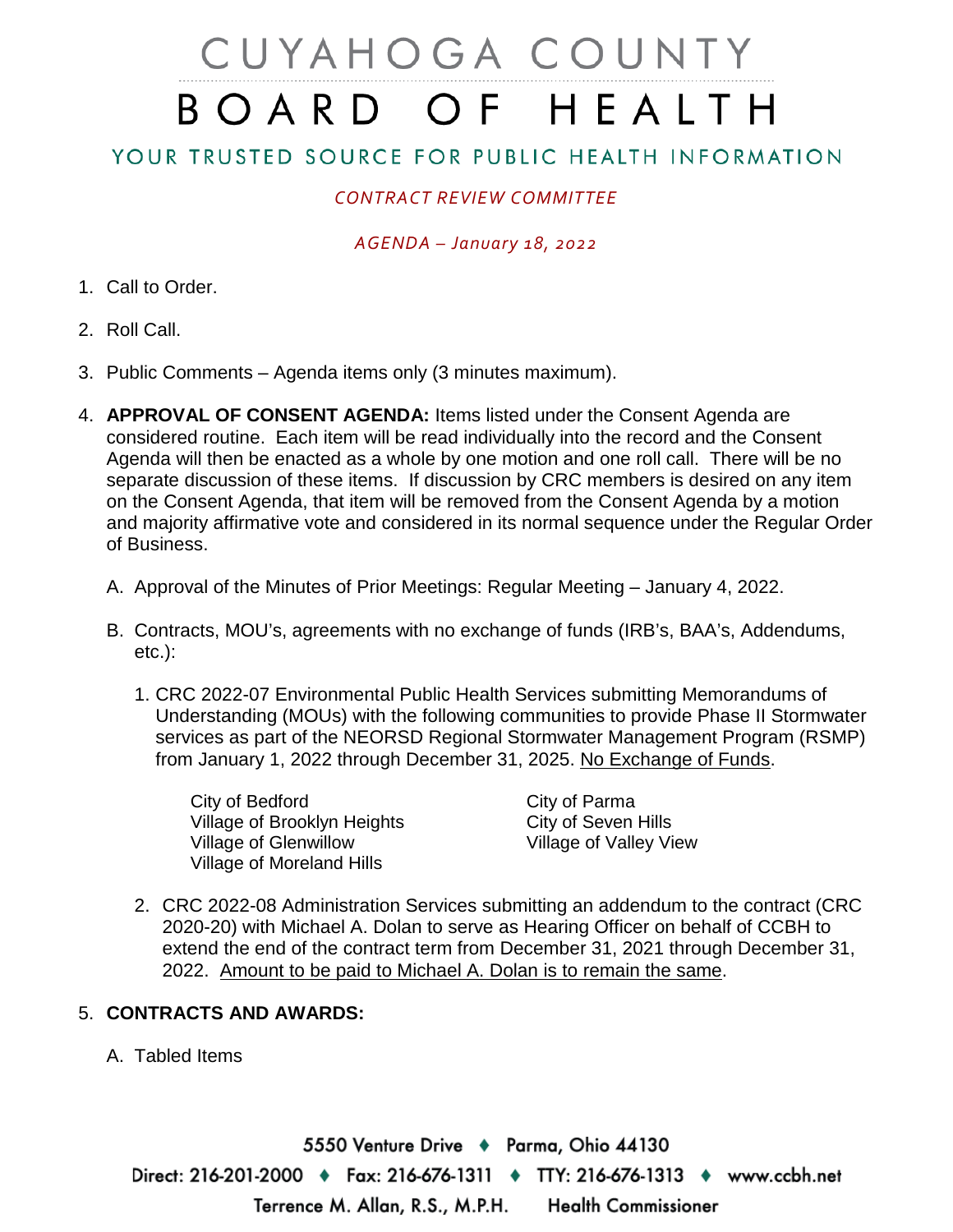1. CRC 2021-64 Administrative Services submitting a contract and contract addendums with Paramount Insurance Company to accept CCBH as a network/participating provider to deliver all covered services under their commercial, Medicare and Medicaid plans beginning on or about July 6, 2021.

Amount to be received shall be consistent with approved Paramount Insurance Company reimbursement rates.

Purpose: To establish CCBH as an in-network provider with Paramount Insurance Company.

- B. New Items For Review
	- 1. Bid/Quote Openings ≥ \$25,000.00

*Household Sewage Program* 

- a. CRC 2022-09 4919 Brainard Rd. Orange Village, Ohio 44022
- b. CRC 2022-10 19120 Fowles Rd. Middleburg Heights, Ohio 44130
- c. CRC 2022-11 18181 Bennett Rd. North Royalton, Ohio 44133
- 2. Bid/Quote Openings < \$25,000.00

*Lead Sewage Program* 

- a. CRC 2022-12 14701 Granger Rd. Maple Heights, Ohio 44137
- b. CRC 2022-13 24891 Farringdon Ave. Euclid, Ohio 44123
- c. CRC 2022-14 1444 E. 135<sup>th</sup> St. East Cleveland, Ohio 44112
- 3. Expenditures: Contracts < \$25,000.00

5550 Venture Drive → Parma, Ohio 44130 Direct: 216-201-2000 • Fax: 216-676-1311 • TTY: 216-676-1313 • www.ccbh.net **Health Commissioner** Terrence M. Allan, R.S., M.P.H.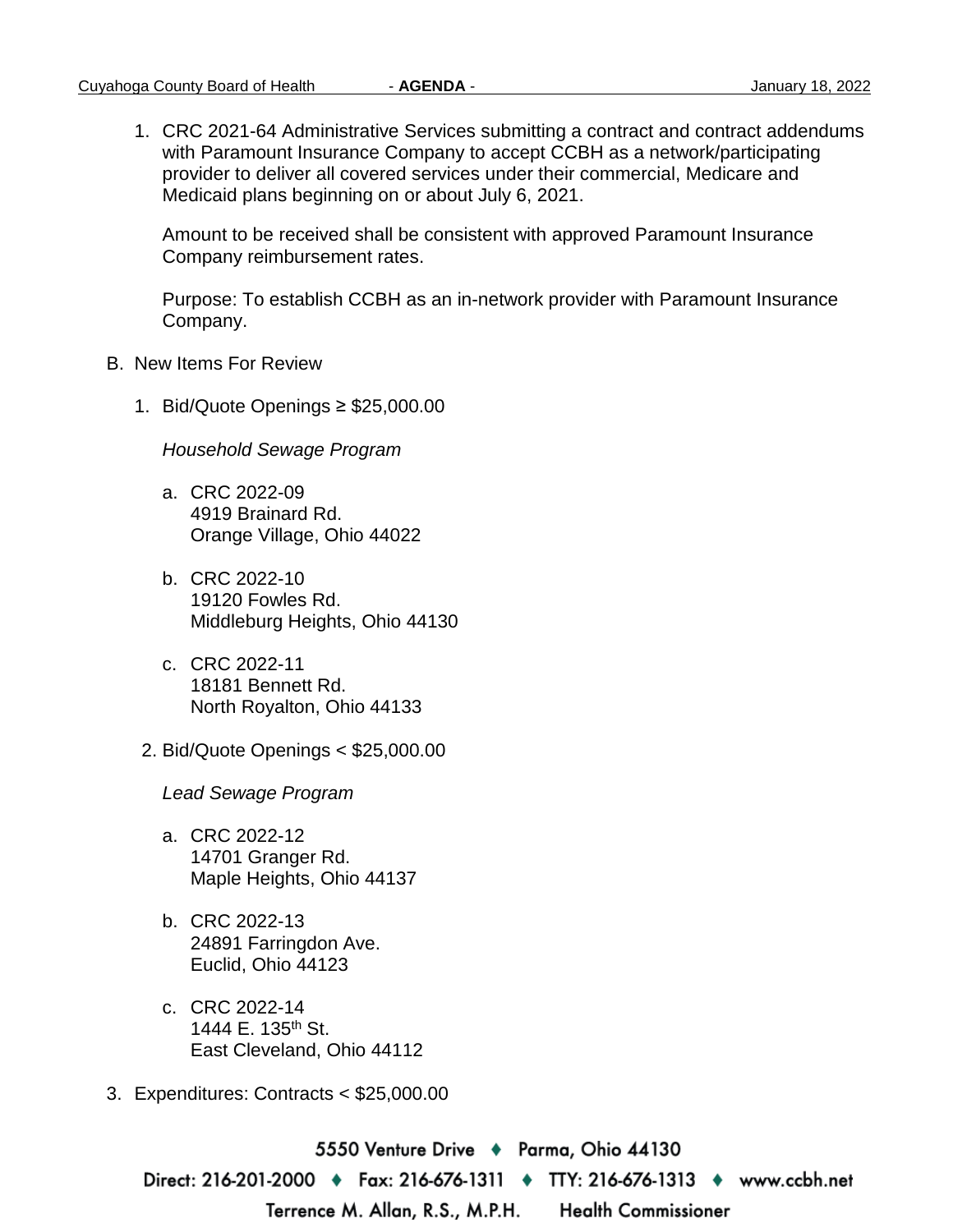a. CRC 2022-15 Environmental Public Health Services submitting a contract with Robert DeLorenzo for plumbing inspections and plan review services while acting on behalf of the Board in the role of "Cuyahoga County Board of Health Plumbing Inspector" from January 1, 2022 through December 31, 2023. Amount to be paid to Robert DeLorenzo is not to exceed \$20,000.00

Purpose: To allow the Board to conduct plumbing program inspections and plan review in our Townships and other communities that do not choose to conduct these activities.

Funding Source: 100% funded through permit costs collected in the Plumbing Program.

b. CRC 2022-16 Prevention and Wellness Services submitting a contract with Medina County Combined General Health District under the 2022 HIV Prevention grant from January 1, 2022 through December 31, 2022. Amount to be paid to Medina County Combined General Health District is not to exceed \$20,000.00.

Purpose: Will function as a Counseling, Testing and Referral (CTR) site and responsible for risk assessment and targeted testing for HIV/STIs, for increasing prevention and awareness and for increasing access and linkage care.

Funding Source: 100% reimbursable through the FY2022 HIV Prevention grant.

c. CRC 2022-17 Prevention and Wellness Services submitting a contract with Heidi Harris, MSN, CNP under the Reproductive Health and Wellness (RHW) grant from January 1, 2022 through December 31, 2022. Amount to be paid to Heidi Harris, MSN, CNP is not to exceed \$19,800.00.

Purpose: To serve as PRN Nurse Practitioner for the CCBH Family Planning Clinic as needed.

Funding Source: 100% reimbursable through the FY2021 RHW grant.

- 4. Revenue Generating Agreements < \$25,000.00
	- a. CRC 2022-18 Environmental Public Health Services submitting a Phase II Stormwater Service Agreement with the following communities to provide Phase II Stormwater services from January 1, 2022 through December 31, 2023:

Amount to be received not to exceed City of Bay Village \$11,636.00

Purpose: Implementation of the Minimum Control measures (MCM) #3: Illicit Discharge Detection and Elimination (IDDE) and MCM #6: Pollution Prevention/Good Housekeeping for Municipal Operations programming.

5550 Venture Drive + Parma, Ohio 44130 Direct: 216-201-2000 • Fax: 216-676-1311 • TTY: 216-676-1313 • www.ccbh.net Terrence M. Allan, R.S., M.P.H. **Health Commissioner**